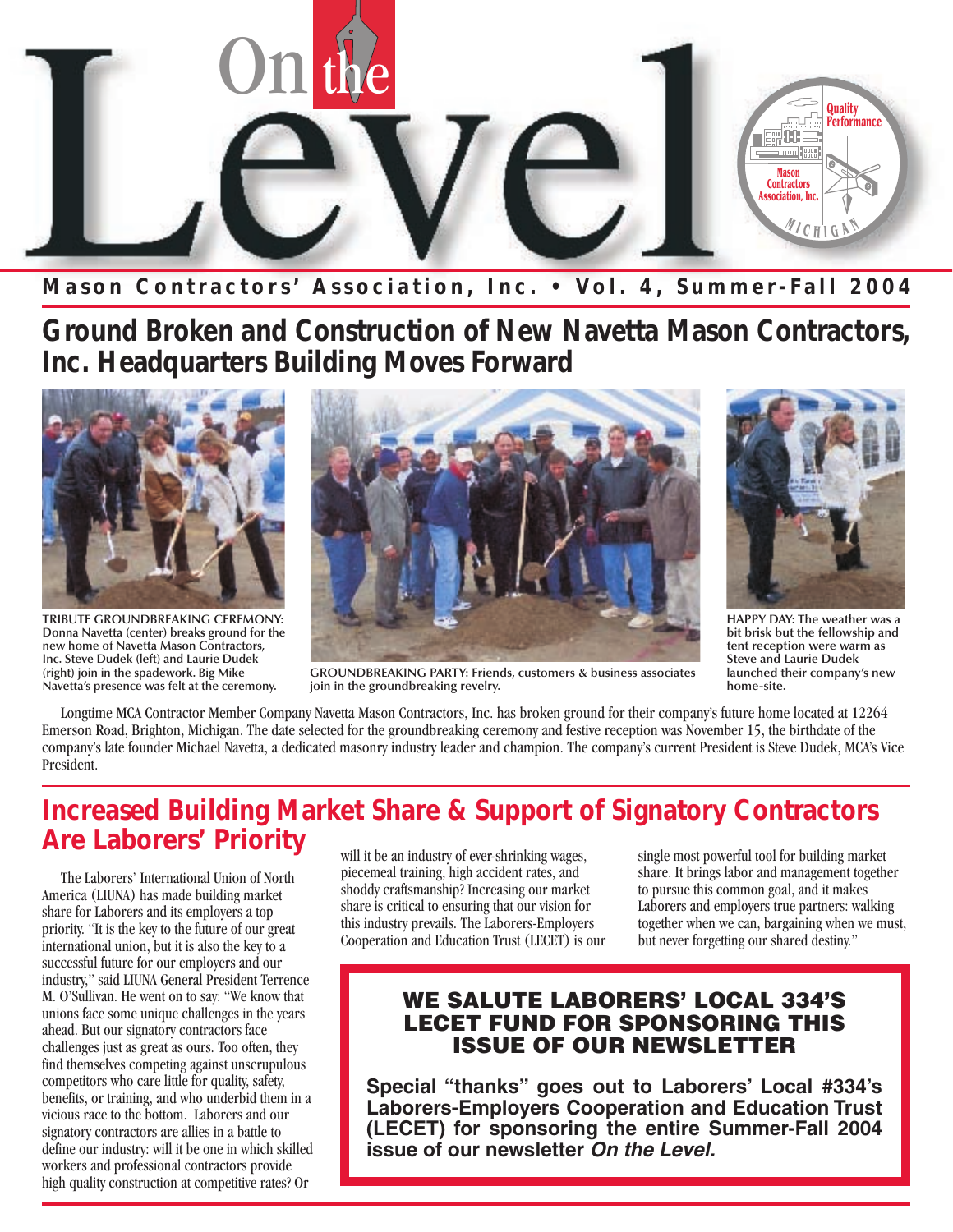### **SPORTS DAY TIGER GAME ROARING SUCCESS**

MCA's Social Committee scored another successful event with the MCA Sports Day program at the new Comerica Park on May 14, 2004. The program featured a Detroit Tigers game, great buffet, family fun and fireworks. Thanks to Bill Barker from St. Mary's Cement and MCA Office Manager Carol Burkhart for



**FATHER & SON: Pictured at the MCA Sports Day Tiger Game was Masonpro's Scott Hillebrand and his son Adam Hillebrand.**



**GREAT TIME: MCA Members and their Guests had a wonderful time at the ballpark. Good food, fun, and fellowship was the menu for the successful event.**

lining up the event sponsorships. The sponsors were Lincoln Brick & Stone, Lafarge Corporation, Grand Blanc Cement Products, Theut Products, Inc., Brighton Block & Concrete, Superior Materials Co., Inc., Masonpro Inc., Cloverdale Equipment Co., National Block, St. Mary's Cement, Essroc Cement Corp., Gibraltar National Corp., Holcim (US) Inc., Cemex, Inc., Belden Brick Sales Co., Fendt Builders Supply and Schuster Construction Services. Everyone attending had a great time at the new ballpark.

#### **MCA April 6th Contractors' Meeting Features CAM President & JATC Director**

The Mason Contractors' Association's April 6th meeting at the Best Western Sterling Inn Banquet Center featured two excellent speakers, CAM President Kevin Koehler, and Bricklayers Local #1 Joint Apprenticeship Training Program Coordinator, Jack Love. Mr. Koehler delivered a resounding speech calling for the Urgent Need for Leadership in the con-



**2004 MCA BOARD OF DIRECTORS: Seated (front row left to right) Vice President Steve Dudek, Navetta Mason Contractors; President Chuck Costella, Monte Costella & Company; Secretary John Robovitsky, Robovitsky Inc. Standing (left to right) Director Tom Nowak, RC Nowak & Company; Director Tony Giannola, Giannola Masonry; Treasurer Brad Leidal, Leidal & Hart Mason Contractors; Director Dan Tollis, Baro Conracting, Inc.; and Director Kevin Ryan, Masonry Developers, Inc. Not pictured is Director Ed Davenport, Davenport Masonry.**

# **STORK REPORT**

During the March 18, 2004 MCA **Contractors** Meeting, the Mason Contractors'



Association was pleased to give Honorary Memberships to our newest arrivals: Gabriella, Brandon and Justin Dixon. Mr. & Mrs. Elmer Dixon, of Dixon, Inc., were proud to announce the birth of their triplets on September 14, 2003. Most recently, MCA member Mr. & Mrs. Brad Leidal, of Leidal & Hart Mason Contractors, were also blessed with their new arrival, Brett Donald, born on July 18, 2004.

Our neighbor, Masonry Institute of Michigan Office Manager Michelle and husband, Jake Heitz, are proud to announce the birth of their son, Trent Daniel, born July 26, 2004. Congratulations to everyone and also to Grandpa Don Leidal and Grandpa Dan Zechmeister!

struction Industry. In his remarks, he challenged the masonry industry to seize such promotional opportunities as the high cost of steel. "Users of construction services are wary about making new investments, and that has put many projects on hold. To get them to decide to construct new facilities, or renovate existing ones, we must stand up and show the owners all possible options," he said in his remarks. Bricklayers Apprenticeship Coordinator Jack Love gave MCA members an update on the bricklayers apprenticeship program and urged all signatory contractors to visit the apprenticeship school in Warren,



#### **An Innovative Partnership to Strengthen Union Construction In Wayne & Macomb Counties**

Management and Laborers' Local 334 *Working Together*

Michigan for a first-hand tour of the training facilities.



**CAM PRESIDENT Kevin Koehler challenged the construction industry to seize opportunities.**



**BRICKLAYERS' Apprenticeship Coordinator Jack Love speaking at MCA meeting.**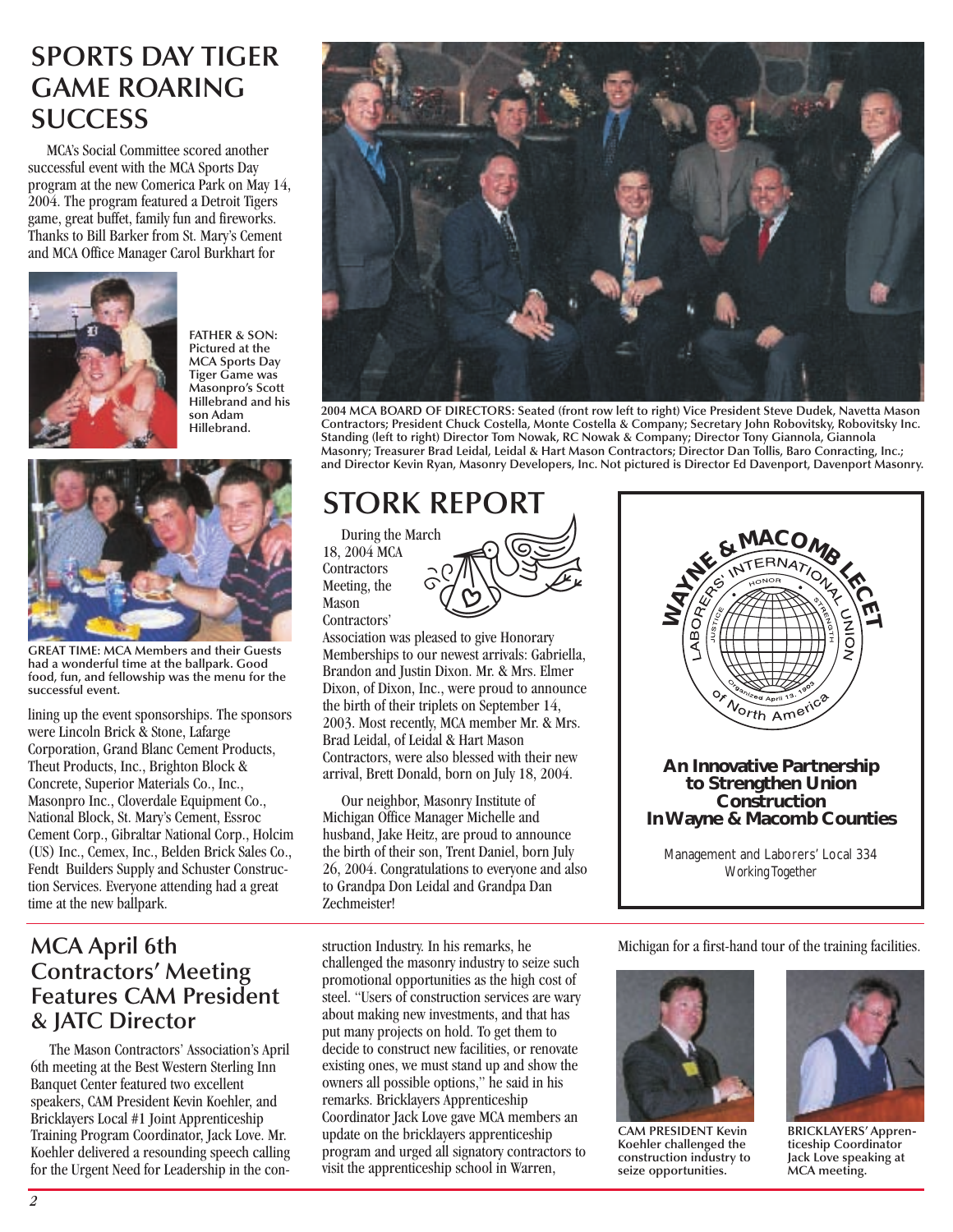## *A Message From* **James K. Hale**

**Mason Tenders Industry Steward, Laborers' Locals 334 and 1076**



**James K. Hale**

#### **THANK YOU LOCAL 334**

MCA would like to thank the members and leaders of Detroit Laborers Local 334 for sponsoring this issue of the MCA Newsletter. We salute youfor your outstanding contributions.

### **Laborers' Local 1076 Business Manager Robert D. Chwalek Retires**

Robert D. Chwalek, Michigan Laborers' District Council President and Business Manager of Laborers' Local 1076 recently retired after life-long service to his union. MCA President Chuck Costella presented a service plaque to Mr. Chwalek at his retirement party. MCA's plaque read: "In appreciation of faithful service and dedication to the Masonry / Labor-Management Collective Bargaining Process. Man is nothing if not remembered for his good works."

James K. Hale, Mason Tenders Industry Steward, also presented a Mason Tenders service plaque to Mr. Chwalek for his services to the Laborers' movement. The plaque read: "Robert "Red" Chwalek who lead the way and set forth the future course for the Laborers' unions. The Mason Tenders raise our shovels and salute you."



**RETIRING LABORERS' UNION OFFICIAL BOB CHWALEK (center) received service award plaques from MCA President Chuck Costella (left) and Mason Tenders Industry Steward Jim Hale (right).**

## *A Message From* **Ray Chapman**

**President and Business Manager of Bricklayers and Allied Craftworkers Union, Local #1 of Michigan as well as JATC Chairperson**

## **Bricklayers' Local 1 Holds "Michigan Construction Week" Open House on April 26th; IMI Gives Comprehensive Update on Education/Research Efforts**



**Ray Chapman**

Bricklayers' Local 1 held a successful "Open House" on April 26, 2004, at the BAC/IMI Training Center located at 21031 Ryan Road, Warren, Michigan. The event was held in conjunction with "Michigan Construction Week" that ran from April 26 through April 30. The Open House featured a buffet luncheon, tours of the Bricklayers' Apprenticeship School and program updates by representatives from the International Masonry Institute (IMI). Representing IMI at the event were Larry Darling and Peter Loughney. All Mason Contractors' Association members have a standing invitation to visit the Bricklayer's Apprenticeship School on their own. To arrange a tour and presentation, please call BAC Local 1 first at (586) 754-0888.



**MICHIGAN CONSTRUCTION WEEK: Pictured above are Bricklayers' Local 1 President Ray Chapman (left) and International Masonry Institute's Larry Darling (right). A large turnout of visitors attended Local 1's Open House and Education Program Update on April 26th.**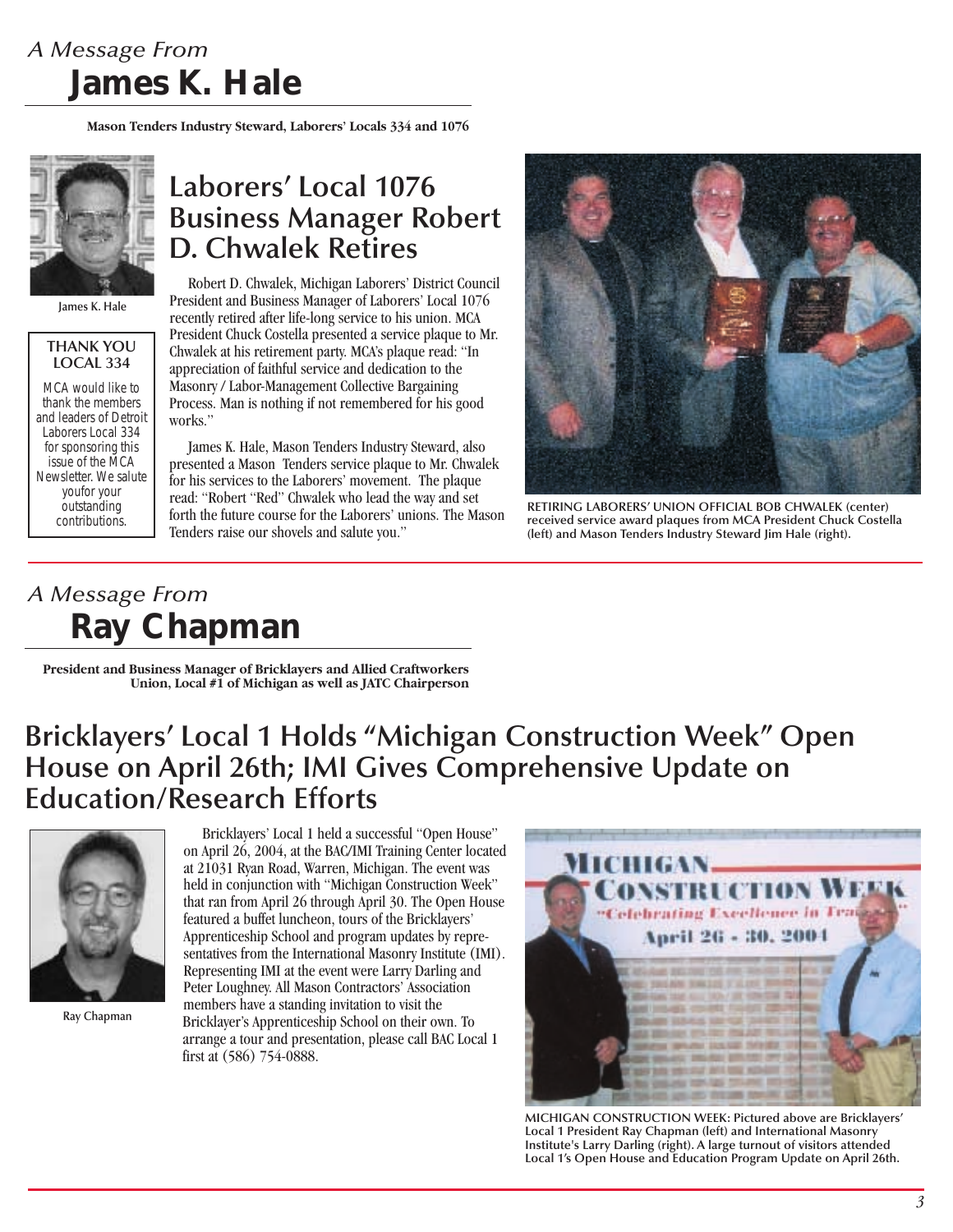## **MCA's Annual Golf Outing Highlights**



**REFRESHMENT CARTS AWAY: MCA Mason Tenders Industry Steward Jim Hale (at steering wheel) is flanked by his volunteers (at left) Rick Williams, Business Agent at Laborers' Local 334 and Elizabeth Thoman. At his right is Lytreshia Norfleet.**

MCA's Annual Golf Outing was held on July 20, 2004 at Bay Pointe Golf Club in West Bloomfield, Michigan. The Association's Golf Committee once again pulled off another flawless event. The weather cooperated, the fellowship was great and the dinner and prizes were exceptional. Thanks to Frenchie Costella, Jim Gendron and Ernie Thomas who shopped for the fantastic prizes. Bob Rensi worked hard in distributing and retrieving the golf sponsorship signs. Jim Hale and his guests did a super job of running the beer carts. Many thanks for the golf sponsor signs. Sponsors were: Alpha Foam, Baro contracting, Bank One, Belden Brick, Best Block, Brighton Block, Cemex, Fendt, Giannola Masonry, Gibraltar National/Spec-Mix Corp., Glass Block Sales, Hicks Masonry, International Masonry Institute, Bricklayers' Local 1 JATC Apprenticeship School, Lafarge Corp., Bricklayers' Local 1, Laborers' Local 1076, Masonpro, Masonry Developers, Monte Costella & Co., National Block, Navetta Masonry, Safway, Schuster Construction Services, St. Mary's Cement, Superior Materials, United Rentals (2 signs), and Williams Products.



**MCA GOLF OUTING GREETERS: (Left to right): MCA President Chuck Costella, MCA Office Manager Carol Burkhart, Frank Soave, Elizabeth Thoman, and Jim Hale.**



**NEWEST MCA CONTRACTOR MEMBER: Signing up for Membership at the Golf Outing were Jim King (seated) and his father, Bob King, of King Masonry, Inc.**



**DELICIOUS FOOD GALORE: MCA's Golf Outing featured a scrumptious grilled cookout luncheon featuring hamburgers, hot dogs and all of the fixings. The event was capped off with a delicious dinner and prizes galore.**

## **MCA Holiday Ball Filled with Hula & Aloha Spirit; Members Support Toys for Tots & Adopt-A-Family Causes**



**MCA President Chuck Costella presented \$200 gift to Volunteers of America's recipient, Misty Welling-Combs. MCA Treasurer Brad Leidal greets Livonia Mayor**



**TOYS FOR TOTS: MCA Office Manager Carol Burkhart with Corporal Bryan Melewski from the United States Marine Corps who accepted the toys donated by MCA Members upon arriving at the event.**



**Jack Engebretsen and Livonia's First Lady Seni Engebretsen.**



**MCA President Chuck Costella presents MCA Service Award to outgoing Board Member Ron Baker.**

The Mason Contractors' Association is known for its hard work in serving the masonry industry in Southeastern Michigan. But that doesn't mean that there isn't time for a good holiday party! On December 13, 2004, the MCA Social Committee put on an outstanding Hawaiian Christmas Holiday Ball at Livonia's Burton Manor. Participating in the holiday affair was the City of Livonia's newly elected Mayor Jack Engebretsen and Livonia's First Lady Seni Engebretsen. MCA members and guests brought new toys to the party and presented them to Corporal Bryan Melewski of the United States Marine Corps who was stationed at the door to receive the presents for needy children. During the event, MCA President Chuck Costella presented a \$200 gift to the Volunteers of America's "Adopt-A-Family" program. Acknowledging the gift at the event was recipient Misty Welling-Combs from Volunteers of America. MCA would like to thank all of the Social Committee members and support team who helped make the 2003 Holiday Ball such a success.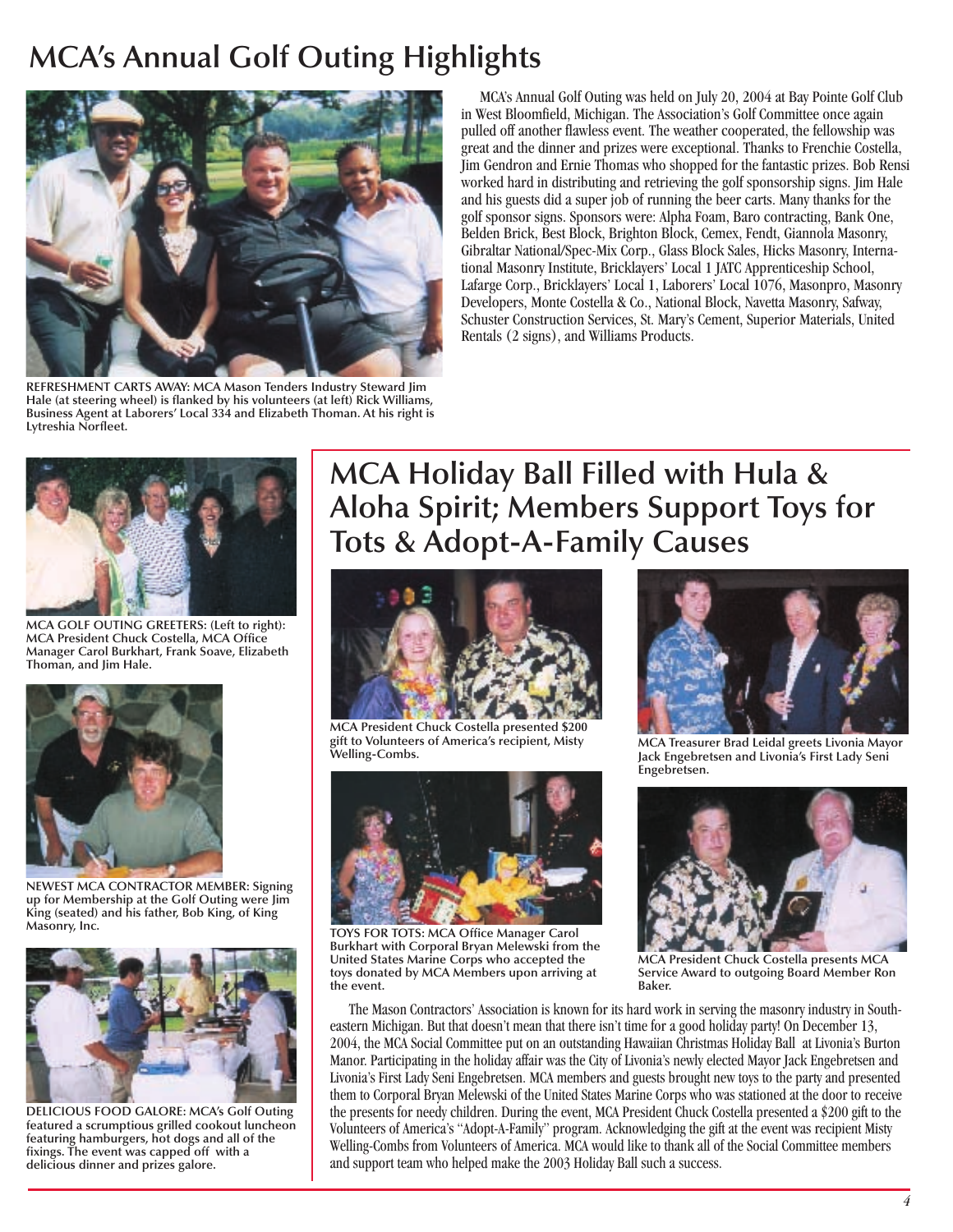

# *The President's Message:*

*By Charles Costella*

**MIOSHA Construction Safety Director Guest Speaker at MCA Contractor Meeting**



**The new Director of MIOSHA's Construction Safety and Health Division, Robert Pawlowski, (left) shakes the hand of MCA President Chuck Costella at MCA's March 18, 2004 Contractor's Meeting at the Fox & Hounds Restaurant in Bloomfield Hills. Mr. Pawlowski was the meeting's guest speaker and he addressed the new MIOSHA reorganization.**

## **Latest Masonry Craft Developments Being Studied**

Do you have questions regarding the Masonry Industry? Specifically in regard to brick, block, stone, plaster or restoration? As a recommendation of the B.A.C. Apprentice and Training Taskforce, a curriculum development process for these craft questions has been formed. The International Bricklayers and Allied Craftsworkers Union has recently joined with the International Masonry



**Charles Costella MCA President**

Institute to form Craft Committees consisting of both Labor and Management representatives. Curriculum developments were outlined for brick, block, stone, plaster, and restoration committees. Labor and Management representatives were geographically chosen in diverse groups and were called upon for their knowledge and expertise in their respective crafts. The committees drafted outlines for the individual crafts in order to obtain information on the latest new developments happening in each craft group. Each craft group will be reviewed by the committees on a regular basis to help improve the quality of our industry in these specific areas. Please contact the MCA Office with any questions or problems we can present to the Craft Committees for their review at their August 26 and 27, 2004 meetings.

### **New National Masonry Promotion Website Being Developed**

The Mason Contractors' Association's Board of Directors approved a \$1,000 contribution to MCAA for the development of a new "Masonry Systems.Org" campaign to promote masonry as a system (to counter the tilt-up and precast presentations using a systems approach). The funds will be used to support a national advertising campaign promoting masonry as well as a new national website, www.masonrysystems.org. MCA's Executive Director Joe Neussendorfer attended a recent meeting in Chicago on the campaign and was asked to write a section on the new website entitled "Why Masonry?" The campaign and website are scheduled to get underway at the end of this year.

# *MCA Executive Director's Message*

*By Joe Neussendorfer*

# **MCA Executive Director's Message**

The Mason Contractors' Association remains continually committed to promoting construction site safety programs. We know that safe jobsites are more profitable and reduce your overall insurance costs. Since becoming your executive director, I have made a personal and professional commitment to the Association membership to constantly keep construction safety on everyone's radar screens. The "Safe2Work Program" is a case example. Your Association's Safety Committee has provided outstanding safety speakers at MCA Contractor and General Membership Meetings. The Committee has also provided construction scaffolding and forklift safety training for the membership.

In 2004, with the help of the MCA Safety Committee, your association has accomplished the following construction safety activities:

—Invited the new MIOSHA Construction Safety Director Bob Pawlowski to an MCA Contractors Meeting.

—Forged a partnership with Wayne State University to offer "Safe2Work Program" modules testing at no cost to MCA Contractor Members.

—Is planning a "Safeway University" Scaffolding safety program this coming fall at the Laborers' Wayne, Michigan Training Center (watch your future mail/fax machine for details).



**Joe Neussendorfer MCA Executive Director**

—Continues to answer important safety questions called in from the MCA membership.

—Participated in a two-day masonry ergonomics conference in Cincinnati, Ohio. Information on preventing ergonomic injuries and silicosis controls was brought back and made available to the MCA Safety Committee.

The "bottom line" here is that if MCA and its Safety Committee can help your company avoid jobsite injuries and fatalities, then it is all worth the effort that your Association is putting into these safety programs. If you would like to know more about MCA's commitment to construction safety or would like to serve on MCA's Safety Committee, please give me a call at the MCA Office.